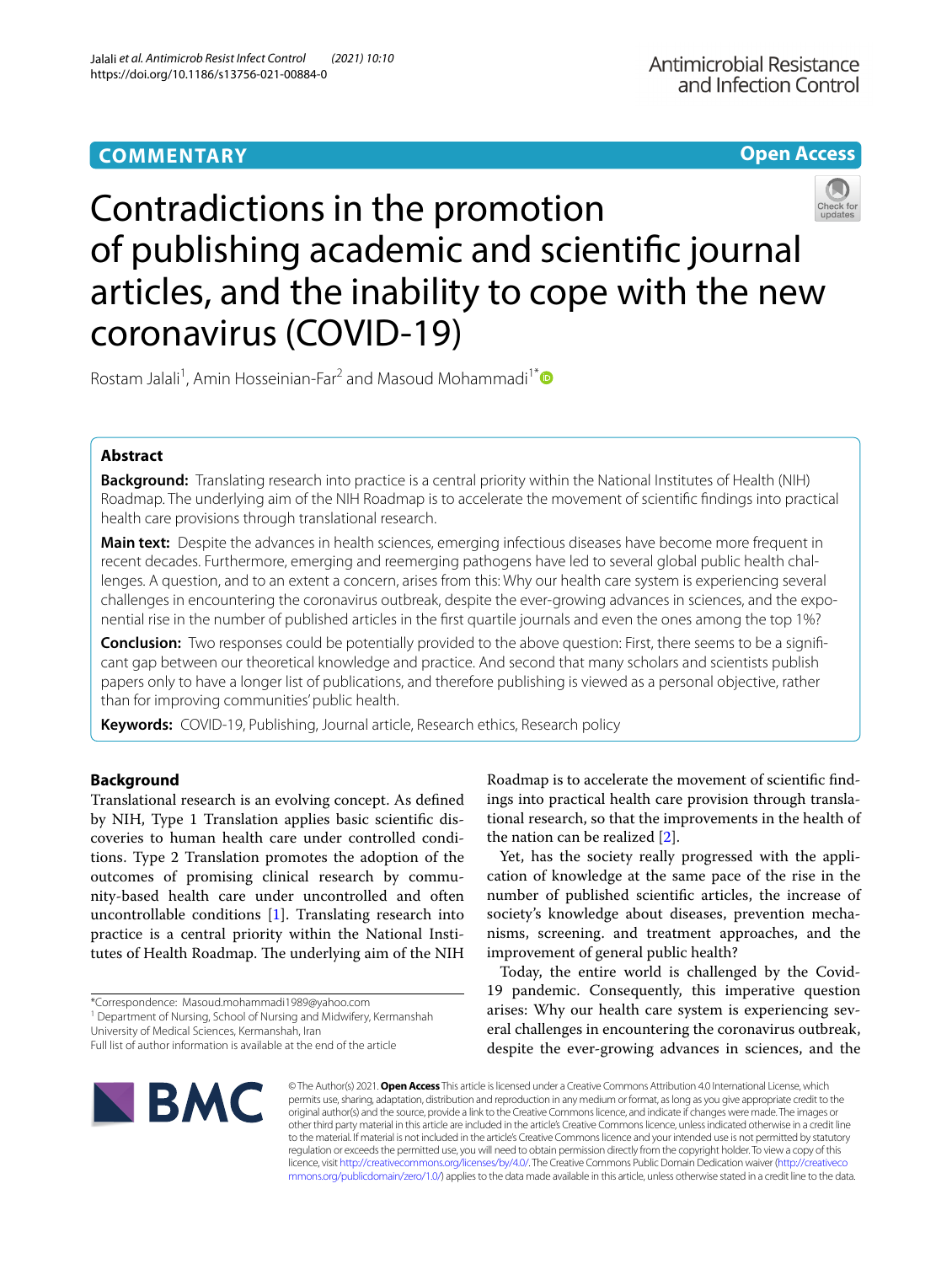exponential rise in the number of published articles in the first quartile  $(Q1)$  journals and even the ones among the top 1%?

# **Main text**

Providing a response to the above question requires a great deal of thought and foresight; a number of sub questions emerge as a result: What is the main purpose of publishing articles? Is the main aim of published articles really to raise public awareness and to promote critical thinking within scientifc communities to combat diseases?

All academic-scholarly journals have their own stated objectives, agenda and scope, i.e., the particular research topics or themes, and research types that each journal covers. Having detailed information about the most prolifc authors, most-frequently explored topics, single, co-, or multiple authorship, international contributions, various academic institutions' scholarly contributions, and the graduate or doctoral students' contributions can be of interest and signifcance to it's the immediate stakeholders (its publisher, editors, and editorial board), and can also potentially impact health care systems [\[3](#page-2-2)].

On the other hand, although it seems paradoxical, considering the advances in health and medical sciences, emerging infectious diseases (EIDs) have become more frequent in recent decades<sup>4</sup>. Emerging and reemerging pathogens are among the key global challenges for public health systems. This seems even more paradoxical with respect the scientific effort to combat the new coronavirus. Coronaviruses are enveloped RNA viruses that are distributed broadly among humans, other mammals, and birds, and can cause respiratory, enteric, hepatic, and neurologic diseases. The initial cases of the novel coronavirus (2019-nCoV)–infected pneumonia (NCIP) were reported in Wuhan, Hubei Province, China, in December 2019 [[4\]](#page-2-3).

The Virus spread rapidly in all continents, and the international, national, and regional statistical reporting on the number of infections, and mortalities have become part of the day-to-day life in several countries. Simultaneously, biomedical and pharmaceutical companies have started the race to fnd a low-risk treatment or a trustworthy vaccine. Moreover, the scientifc community have engaged extensively in scientifc research projects, and consequently the number of COVID-19 related research articles is rising swiftly. In Iran, for instance, according to statistics reported by the World Health Organization (WHO), on August 27, 2020, the number of reported cases and deaths due to Covid-19 were 363,363 and 20,901, respectively [[5\]](#page-2-4), while only in the Scopus database [[6\]](#page-2-5), Iranian authors have registered 26,709 articles in 2020 alone. Scopus is the largest abstract and citation database of peer-reviewed literature, with bibliometrics tools to track, analyze and visualize research. It contains over 22,000 titles from more than 5,000 publishers around the world, covering the felds of science, technology, medicine, social sciences, and arts & humanities. Scopus has 55 million records dating back to 1823, 84% of these contain references dating from 1996 [[6](#page-2-5)].

Before this particular pandemic, at least two similar epidemics were experienced in the world, i.e. the H1N1 and H5N1 influenza epidemics. Thus, several countries have had the experience of, rather successfully, dealing with epidemics, yet with the COVID-19, the disease has spread globally with high mortality rates, resulting in fnancial, social and political crises in several countries, with potentially many other upcoming consequences, many of which are currently unknown. Washing hands with soap and water, covering the nose and mouth when sneezing, social distancing, as well as avoiding close contact with people with the disease symptoms are listed among the most important preventive measures by WHO. Despite the simplicity of these measures, the pandemic is still spreading.

Nonetheless, there does not seem to be any shortcomings in regard to the engagement of scientifc communities. In fact, the number of COVID-19 related research articles, published in the frst quartile (Q1) journals, has been rising exorbitantly. This demonstrates that there is a gap between increasing and promoting science and the rise in the number of published articles, and their efectiveness within societies.

Topics that afect the entire world, such as epidemics and pandemics, are increasingly being considered by researchers, most notably the COVID 19 pandemic, with the greatest focus on the nature of the virus, the symptoms of patients, how they are diagnosed and presented. It is a diagnostic and therapeutic solution that shows the main essence of research, which is to solve problems and answer questions.

But in practice we only see articles that are widely published and actually increase the number of articles and do not help to solve the problem, the report of the number of published articles speaks for itself, although our thinking is that It is that as the number of articles increases, so does the public awareness and the health status of the people, but in practice, such a thing has a wide gap between the number of articles published and the awareness of the people and the community.

## **Conclusion**

A response to the highlighted concern can be provided from two perspectives: First, there seems to be a signifcant gap between theoretical knowledge and practice. And second that the many scholars and scientists